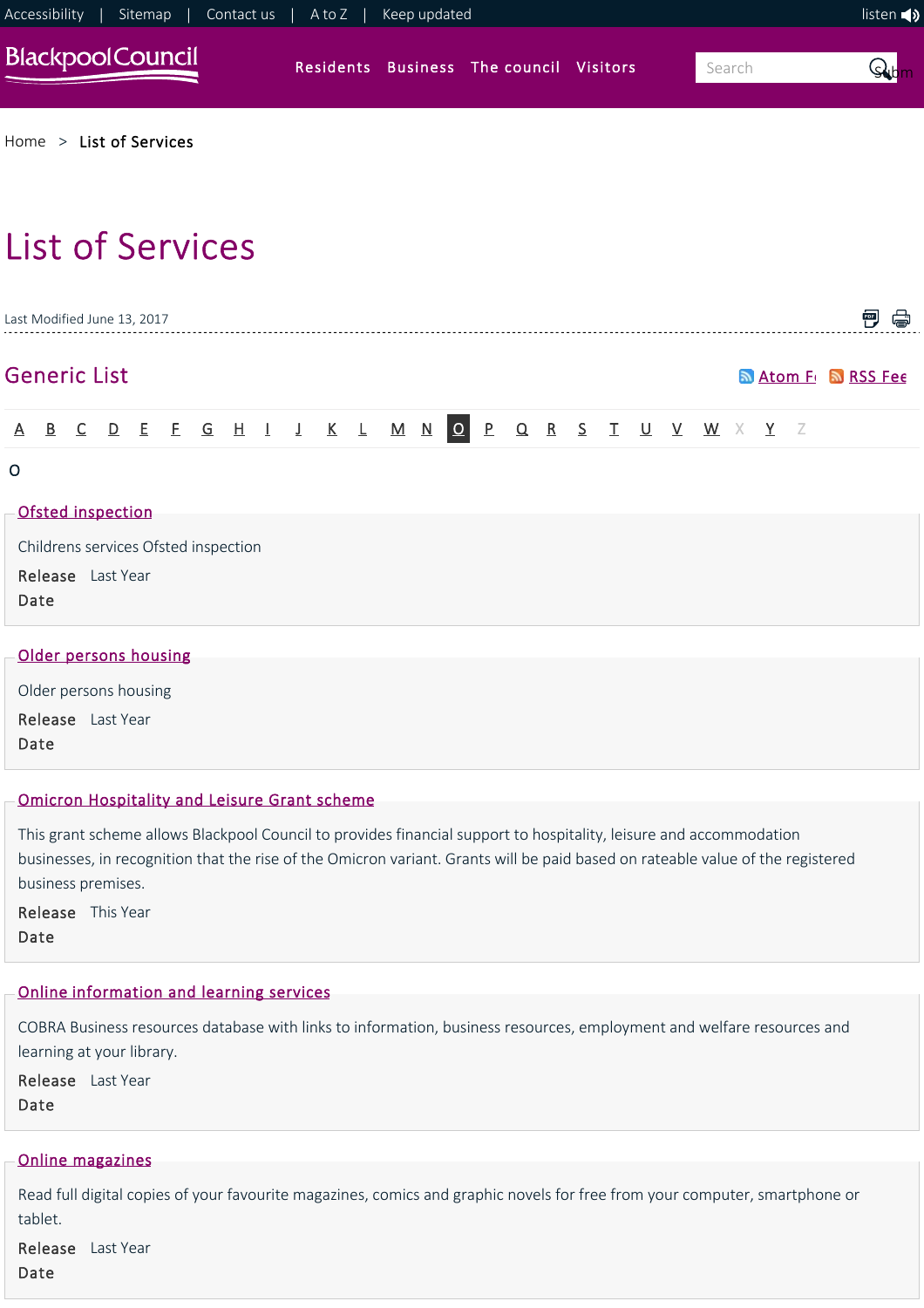#### [Open Government Licence](https://www.blackpool.gov.uk/Your-Council/Transparency-and-open-data/Open-Government-Licence.aspx)

Open Government Licence Release Last Year Date

### [Opening times](https://www.blackpool.gov.uk/Opening-times.aspx)

Opening times of Blackpool Council services, including Customer First opening times, libraries opening times and Blackpool tip opening times.

Release Last Year Date

### [Organisational Blue Badges](https://www.blackpool.gov.uk/Residents/Parking-roads-and-transport/Parking/Blue-badge-disabled-parking/Organisational-blue-badges.aspx)

Information on applying for an organisational Blue Badge

Release Last Year

Date

#### [Organising an event](https://www.blackpool.gov.uk/Business/Working-with-the-council/Organising-an-event/Organising-an-event.aspx)

Information and assistance on organising an event in Blackpool

Release Last Year Date

## [Other business networks](https://www.blackpool.gov.uk/Business/Business-support-and-advice/Business-partnerships-and-networks/Other-business-networks.aspx)

Local networks for business operators in Blackpool including the North West and Lancashire Chamber of Commerce, South Beach Business Forum and Social Enterprise Lancashire Network.

Release Last Year Date

### [Our vision and priorities](https://www.blackpool.gov.uk/Residents/Health-and-social-care/Health-and-Wellbeing-Board/Our-vision-and-priorities.aspx)

Our vision and priorities Release Last Year Date

## [Over 60s and disabled bus pass](https://www.blackpool.gov.uk/Residents/Parking-roads-and-transport/Transport/Public-transport/Over-60s-and-disabled-bus-pass.aspx)

Applying for an old person or disabled persons bus pass in Blackpool. NOW cards for Blackpool residents.

Release Last Year Date

#### [Over sail licence](https://www.blackpool.gov.uk/Business/Licensing-and-permits/Highways-licences-and-permits/Over-sail-licence.aspx)

Applying for a licence for a building to over sail the public highway. Release Last Year Date

## **[Overpayments](https://www.blackpool.gov.uk/Residents/Benefits/Overpayments-backdates-and-appeals/Overpayments.aspx)**

Housing Benefit Information regarding Overpayments, Backdates and Appeals Release Last Year